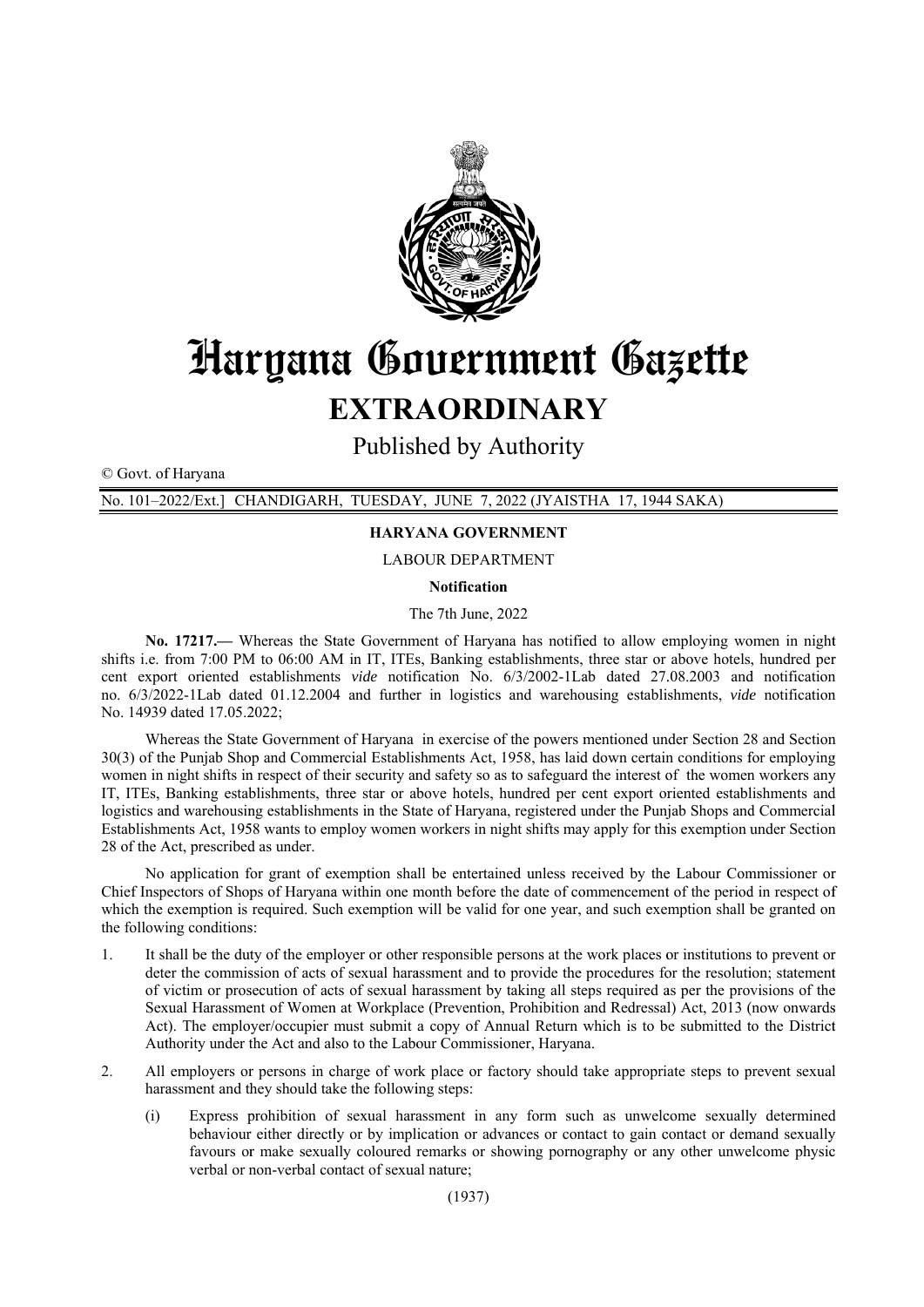- (ii) The Rules or regulations shall be framed by the shop/establishment management relating to conduct and discipline prohibiting sexual harassment and provide for appropriate penalties in such rules against the offenders and also introduce amendments wherever necessary as prescribed in the "Act".
- (iii) Provide appropriate working conditions in respect of work, leisure, health and hygiene to further ensure that there is no hostile environment towards women at workplaces and no woman employee should have reasonable grounds to believe that she is disadvantaged in connection with her employment.
- 3. In case of any criminal case the employer shall initiate appropriate action in accordance with the penal law without delay and also ensure that victims or witnesses are not victimised or discriminated while dealing with the complaints of sexual harassment and wherever necessary, at the request of the affected worker, shift or transfer the perpetrator, if circumstances so warrant. The employer shall take appropriate disciplinary action if such conduct amounts to misconduct in employment.
- 4. The employer shall maintain a complaint redressal mechanism in the shop/establishment itself and the said mechanism should ensure time-bound treatment of complaints. Such mechanism should be at any rate to provide, when necessary a Complaint Committee, a special counsellor or other support services including the maintenance of confidentiality.
- 5. Such Complaint Committee should preferably be headed by a woman and not less than half of its members should be women besides a non-governmental organization's representation in the committee. Such person should be familiar with the issues of sexual harassment as is prescribed under the "Act".
- 6. The female employees should be allowed to raise issues of sexual harassment to workers in the Workers' meeting and other appropriate forums, written or in electronic form or through a complaint box.
- 7. The female employee should be made aware of their rights in particular by prominently notifying the guidelines on the subject.
- 8. Wherever there is a harassment at the instance of a third party, either by an act or omission, the employer and person in charge of the shop/establishment should take all steps necessary and reasonable to assist the affected person in terms of support and preventive action.
- 9. Declaration/consent from each women worker including security guard, supervisors, shift- in-charge or any other women staff to work during night shift i.e. between 07.00PM to 06.00AM shall be obtained and a copy of the same shall be forwarded to the Labour Commissioner, Haryana.
- 10. The employer shall provide proper lighting not only inside the shop/establishment, but also surrounding of the shop/establishment and to all places where the female workers may move out of necessity in the course of such shift.
- 11. The employer shall see that the women workers are employed in a batch not less than ten and the total of the women workers employed in a night shift shall not be less than 2/3rd of the total strength.
- 12. Sufficient women security shall be provided during the night shift at the entry as well as exit point.
- 13. Sufficient number of work sheds shall be provided for the female workers to arrive in advance and also leave after the working hours.
- 14. Separate canteen facility shall be provided for the female employees, if number of female employees are more than 50.
- 15. The employer shall provide transportation facility to the women workers from their residence and back (for the night shift) and security guards (including female security guard) and each transportation vehicle shall also be equipped with CCTV cameras.
- 16. The establishment/management shall provide appropriate medical facilities and also make available at any time of urgency by providing necessary telephone arrangement and where more than hundred women workers are employed in a shift, a separate vehicle be kept ready to meet the emergent situation such as hospitalization, whenever there is a case of injury or incidental acts of harassment etc.
- 17. Wherever the establishment/management provides boarding and lodging arrangements for the women workers, the same shall be kept exclusively for the women under the control of women wardens or supervisors.
- 18. During night shift not less than 1/3rd of strength of the supervisors or shift-in-charge or other supervisory staff shall be women.